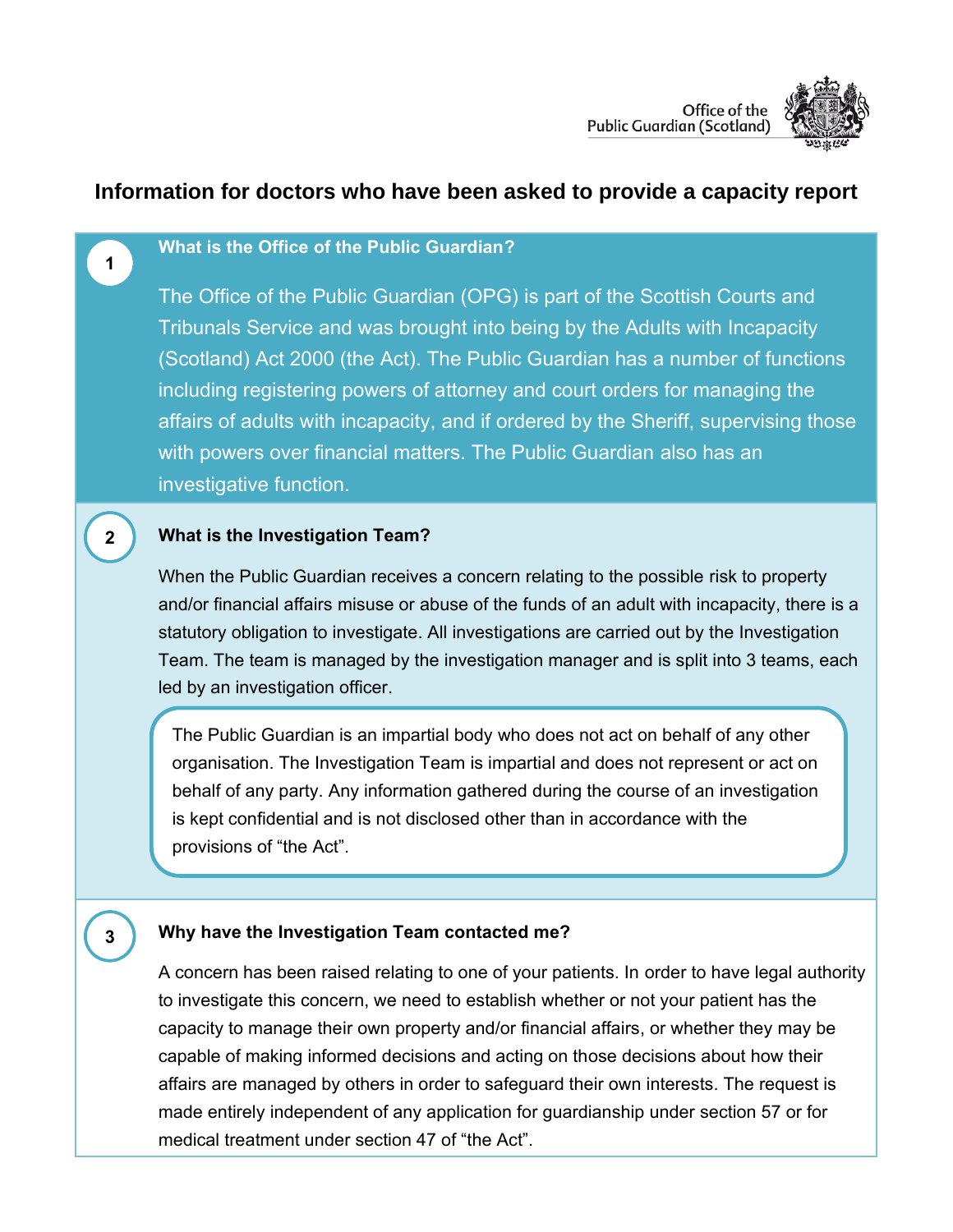### **What does the Investigation Team need from me?**

The Investigation Team need you to complete the **[capacity/incapacity report](http://www.publicguardian-scotland.gov.uk/docs/librariesprovider3/investigations/pdf-files/guidance-amp-capacity-or-incapacity-report.pdf?sfvrsn=4)** that we sent you which clearly indicates your view of the patient's capacity (which is defined under "the Act" as set out below) to manage their property and /or financial affairs. This will include having the capacity to make informed financial decisions regarding their affairs or supervising those whom they have appointed to do that for them. This includes being able to act on decisions they take in order to safeguard their own financial interests.

"The Act" defines incapacity as incapable of:

- acting; or
- making decisions; or
- communicating decisions; or
- understanding decisions; or
- retaining the memory of decisions

by reason of mental disorder or of inability to communicate because of physical disability; but a person shall not fall within this definition by reason only of lack or deficiency in a faculty of communication if that lack or deficiency can be made good by human or mechanical aid (whether of an interpretive nature or otherwise).

#### **Isthe information I provide you with kept confidential?**

Yes. All information ingathered during an investigation is treated with the utmost confidentiality. Any information we receive from you will not be disclosed to any third parties other than where required to do so by law. Should a third party, including the adult concerned request sight or a copy of your view, your permission will be sought prior to release.

**4**

**5**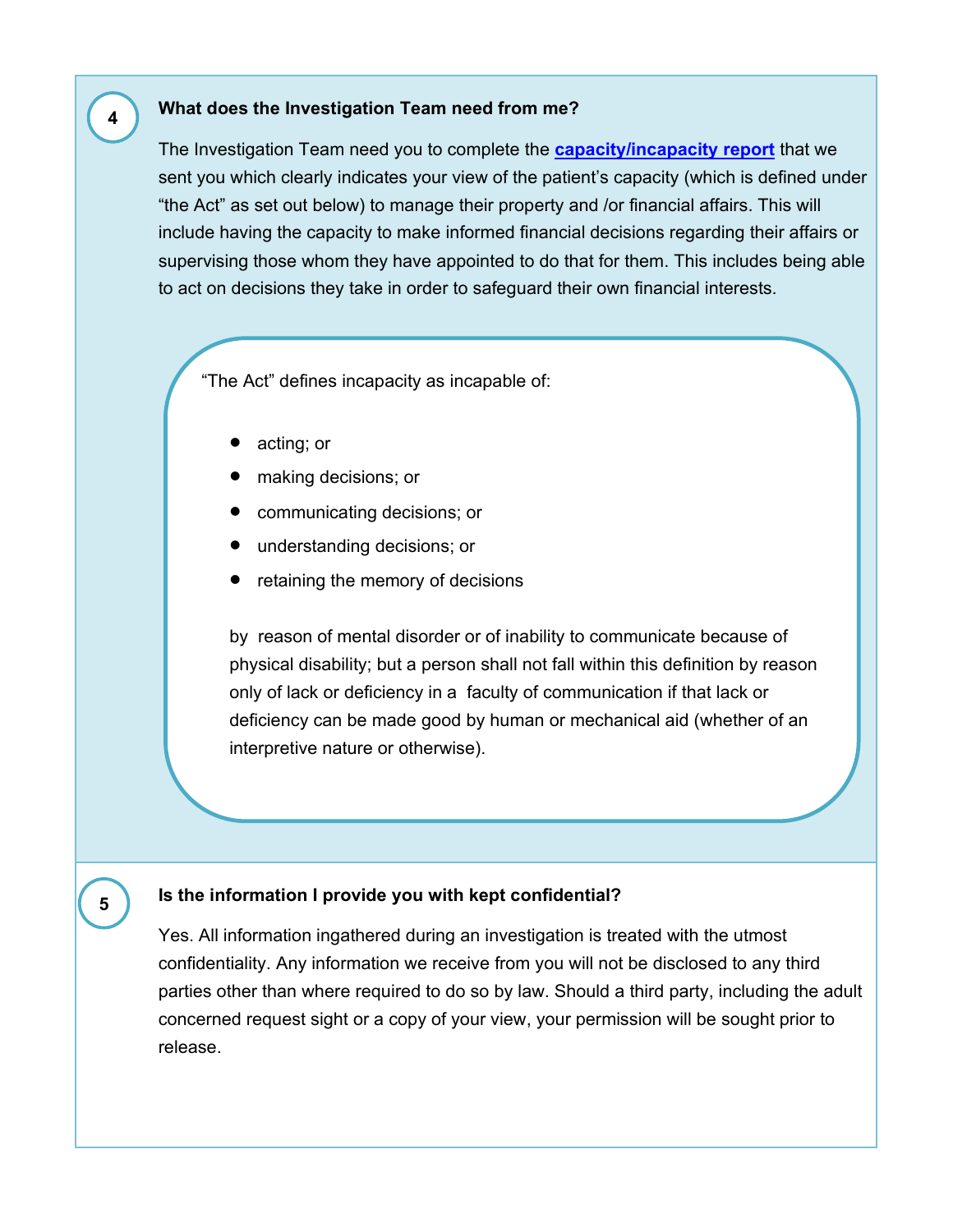### **My knowledge of the patient you have enquired about is limited. Do I still need to complete the report?**

Yes. We understand that some patients may be new or not well known to their medical practice, however, our need for a view on capacity remains. Our request may present an opportunity to meet and assess a patient, but if you feel you are not able to assess your patient, we would ask that you please consult the adult's carer(s), or others who know the adult well, including other health or social care practitioners if relevant. If you refer the adult to a specialist for the assessment to be carried out, it would be helpful if you would advise us of that referral for our records.

## **Do I have to seek authorisation from my patient or their attorney before completing the report?**

It is not for the Public Guardian to direct how you progress your assessment of your patient's capacity. Should you consider your patient to be capable then it would seem entirely appropriate that they provide you with consent to supplying the report.

### **Having examined my patient, I feel I cannot provide a definitive view on capacity. What next?**

We understand that some patients may have fluctuating or limited capacity in terms of managing or making decisions on their finances. We would ask that you keep in mind that we are asking only for a view on your patient's ability to make decisions and to act on those decisions to safeguard all aspects of their own property and/or finances.

Without a clear view on capacity we may not be able to investigate or intervene to safeguard the interests of an adult whose property and/or financial affairs may well be at risk. Perhaps a referral to a specialist may help. You may find the ['Communication and Assessing Capacity -](http://www.scotland.gov.uk/Publications/2008/02/01151101/0) A guide for social work and health care [staff'](http://www.scotland.gov.uk/Publications/2008/02/01151101/0) published by the Scottish Government useful.

**6**

**7**

**8**